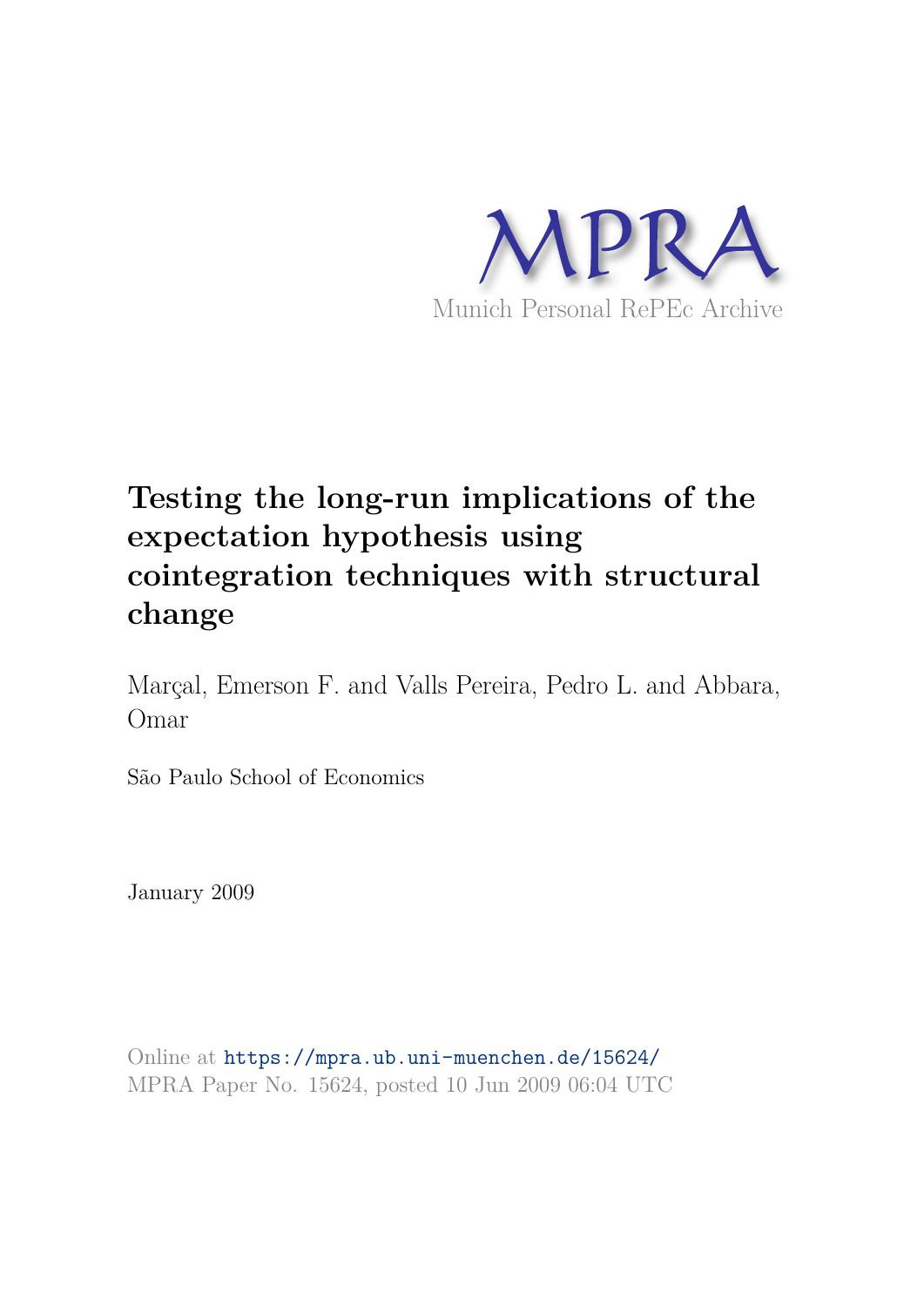

TESTING THE LONG-RUN IMPLICATIONS OF THE EXPECTATION HYPOTHESIS USING COINTEGRATION TECHNIQUES WITH STRUCTURAL CHANGE



PEDRO L. VALLS PEREIRA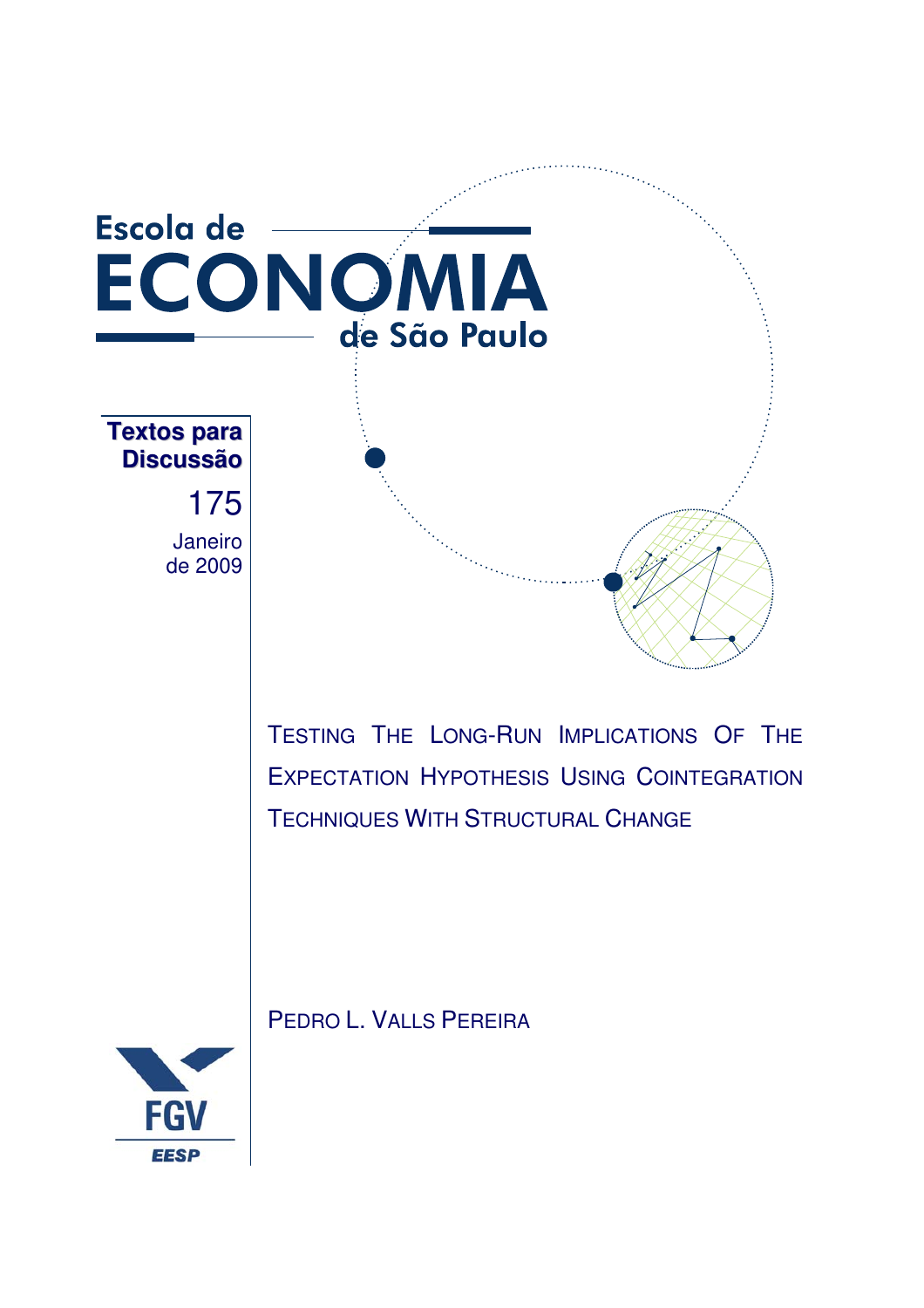

Os artigos dos *Textos para Discussão da Escola de Economia de São Paulo da Fundação Getulio Vargas* são de inteira responsabilidade dos autores e não refletem necessariamente a opinião da FGV-EESP. É permitida a reprodução total ou parcial dos artigos, desde que creditada a fonte.

Escola de Economia de São Paulo da Fundação Getulio Vargas FGV-EESP **www.fgvsp.br/economia** 

TEXTO PARA DISCUSSÃO 175 • JANEIRO DE 2009 • 1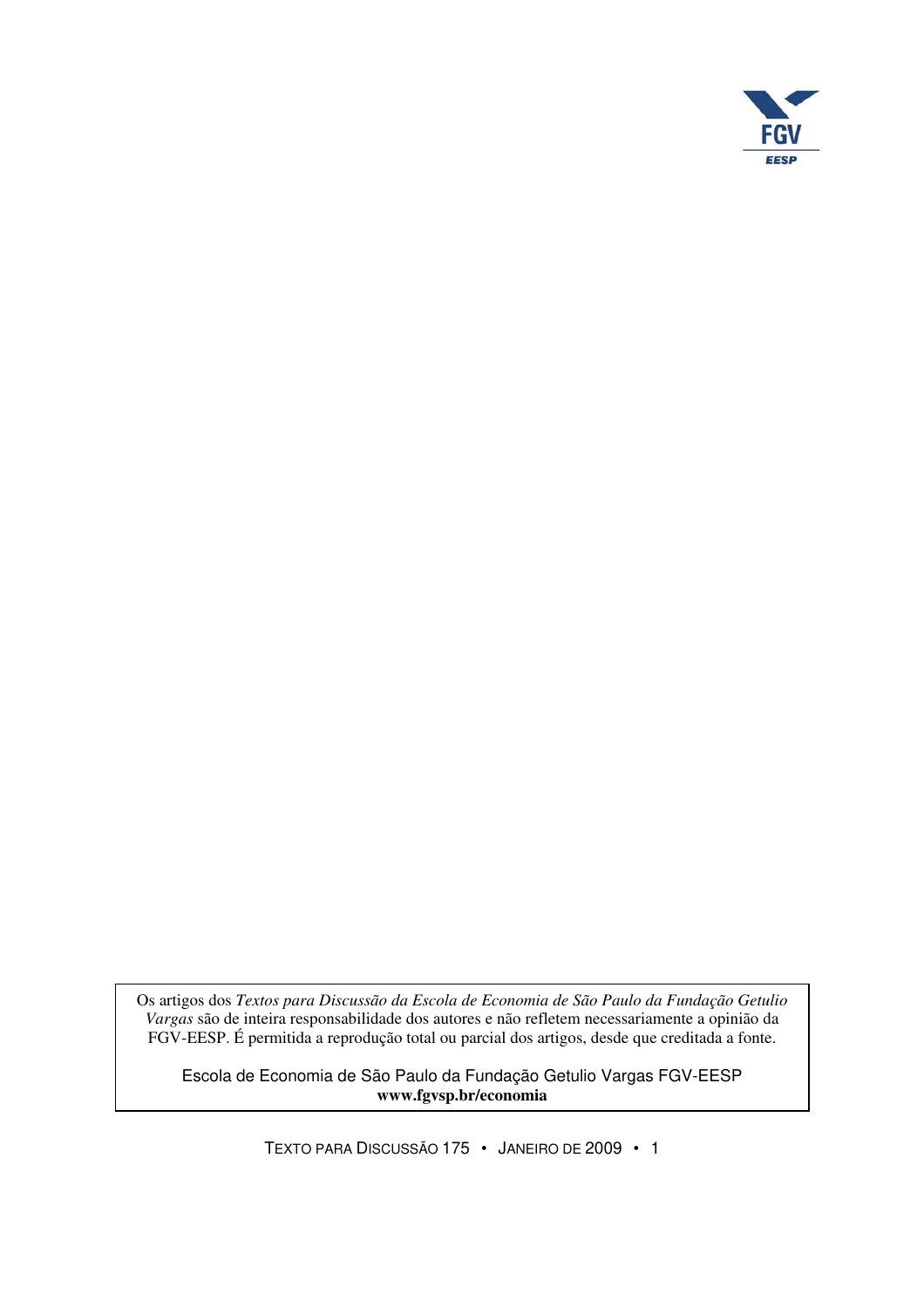"Testing the long-run implications of the expectation hypothesis using cointegration techniques with structural change". Emerson Fernandes Marçal

Universidade Presbiteriana Mackenzie e IE-UNICAMP

R. Conselheiro Brotero 1030, apt 33

01232-010, São Paulo, S.P.

Tel: (011) 3824-9205

Fax: (011) 3663-4345

efmarcal@gmail.com

Pedro Luiz Valls Pereira EESP-FGV Rua Itapeva 474 room 1202 01332-000, São Paulo. S.P. Tel: (011) 3281-3726 Fax: (011) 3281-3357 pedro.valls@fgv.br

Omar Abbara IMECC-UNICAMP Caixa Postal 6065 13083-859, Campinas, S.P. muhieddine@gmail.com

#### Abstract:

 This paper investigates whether or not multivariate cointegrated process with structural change can describe the Brazilian term structure of interest rate data from 1995 to 2006. In this work the break point and the number of cointegrated vector are assumed to be known. The estimated model has four regimes. Only three of them are statistically different. The first starts at the beginning of the sample and goes until September of 1997. The second starts at October of 1997 until December of 1998. The third starts at January of 1999 and goes until the end of the sample. It is used monthly data. Models that allows for some similarities across the regimes are also estimated and tested. The models are estimated using the Generalized Reduced-Rank Regressions developed by Hansen (2003). All imposed restrictions can be tested using likelihood ratio test with standard asymptotic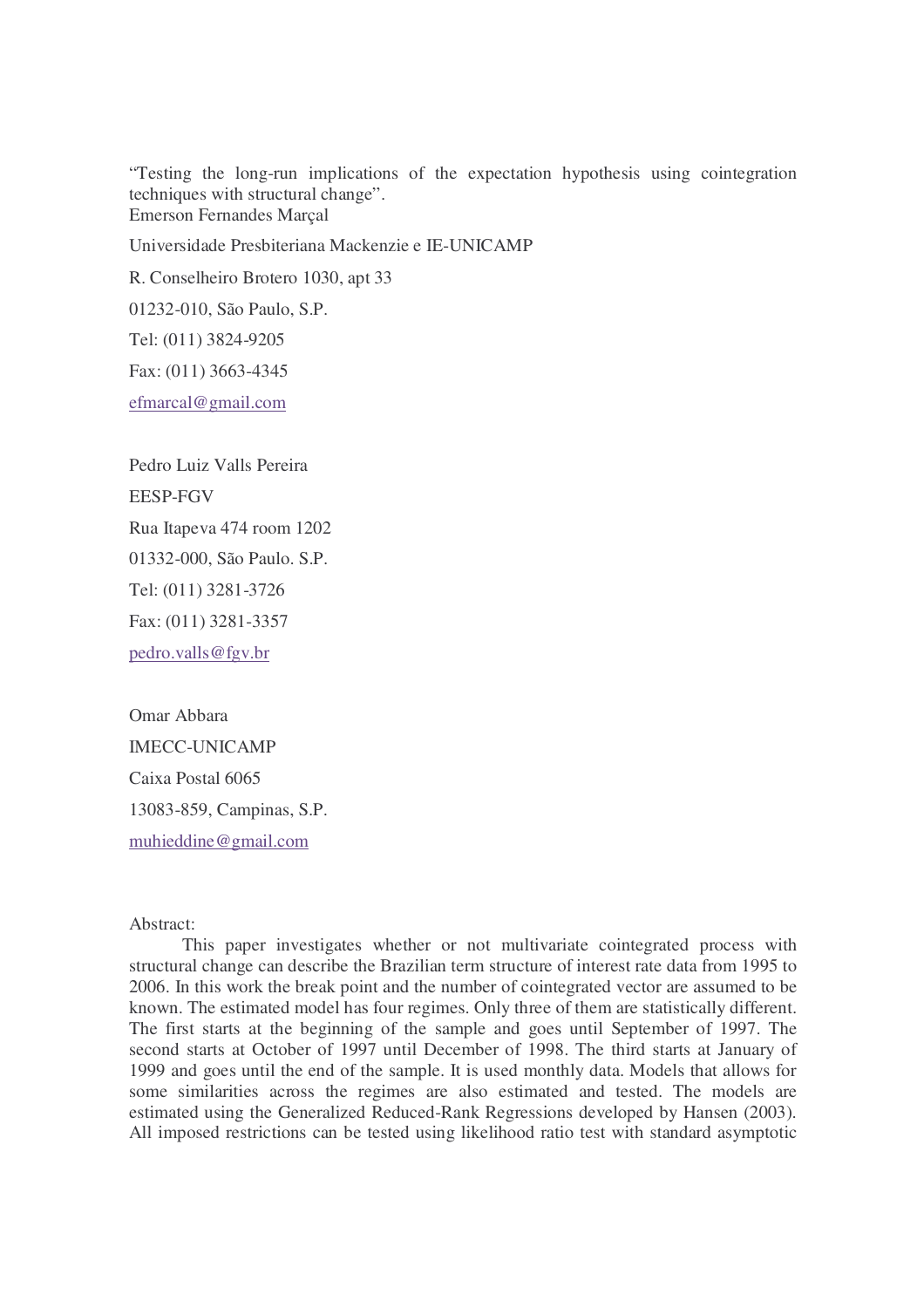qui-squared distribution. The results of the paper show evidence in favor of the long run implications of the expectation hypothesis for Brazil.

Key-words: Term structure, cointegration, structural change JEL codes: C32; C52; G14

# 1 Introduction:

 A recent effort has been done to test the expectation hypothesis for Brazilian data. Although this research is in its early stages for Brazil, there is a vast literature about this theme for other countries. (Cuthbertson and Nitzsche (2005))

 This paper aims to investigate whether or not multivariate cointegration models with structural change can better describe the term structure of interest rate data for the period from 1995 to 2006. The work uses the Generalized Reduced Rank Technique recently developed by Hansen (2003) to estimate cointegrated process with structural change. Under this framework the number of cointegration relations and the number and the moments of the structural change are assumed to be known. This allows testing hypothesis about the parameters in all regimes and evaluating whether or not there is structural change. It's also done an effort to control the possible non-stationarity of volatility by using the results of Boswijk and Zu (2005). As far as the authors know this has not been done in the literature for Brazil.

 The paper is organized in the following questions. The first section discusses the expectation hypothesis. The second section presents the Generalized Reduced Rank technique and how to correct for heterocedasticity under this framework. The third section the results of the estimated models are shown and discussed. The next section a comparison with the literature is done. Finally the main conclusions are stated.

# 2 Expectation Hypothesis: What is?

Define  $R_t^m$  as the logarithmic of annualized return paid by a m period long run bond and by  $R_t^n$ , the logarithmic of the annualized return paid by a n period short run bond with m  $\leq$  n then the spread (m,n) S<sup>m,n</sup> can be defined as  $R_t^m - R_t^n$  $R_t^m - R_t^n$ .

The basic equation to model the term structure is given by: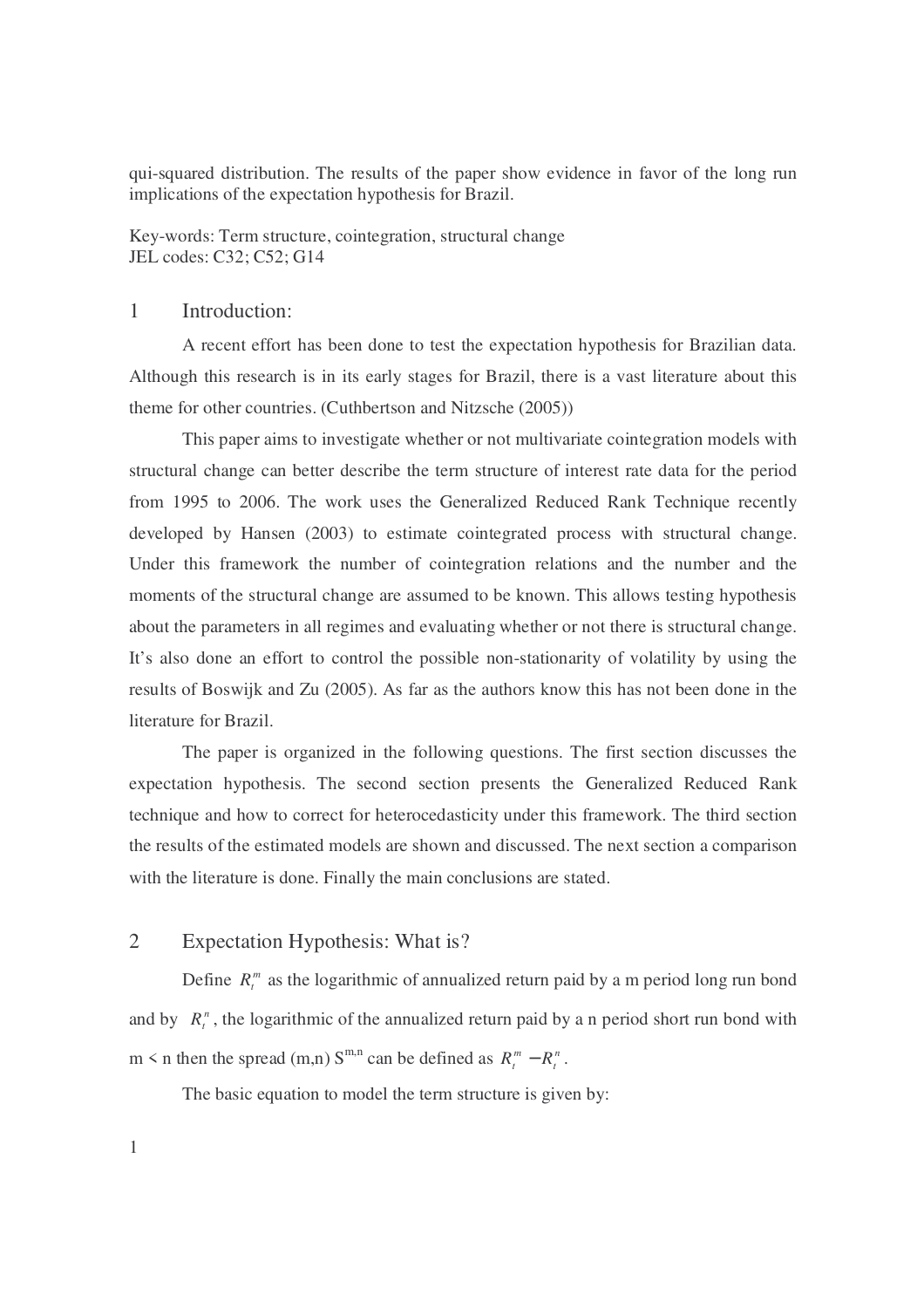**eq. 1:**  $R_t^m = (1/k)E_t[R_t^n + R_{t+in}^n + R_{t+2n}^n + ... + R_{t+in}^n] + T_t^{m,n}$ *t n int n nt n int n*  $t$  *t*  $\mathbf{L}$   $\mathbf{L}$   $\mathbf{L}$  $R_t^m = (1/k)E_t[R_t^n + R_{t+in}^n + R_{t+2n}^n + ... + R_{t+in}^n] + T_t^m$ 

where  $E_t$  denotes the expectation formed in instant t,  $k = (m/n)$ ,  $i = 1,2,...,k$  and  $T_t^{m,n}$  the premium for the agents who decides for a long term strategy.

 The investor can decide between two strategies. In the first he holds a bond of maturity m and obtains an annualized return of  $R_t^m$ . The other strategy consists in buying bonds of maturity m during  $(m/n)$  successive periods. In equilibrium the equation (eq. 1) must hold if the agents arbitrate the difference in two relations corrected for the risk premium and if the expectations are rational. This is called the expectation hypothesis.

 The discussion about the determinants of term premium started long ago. Authors like Keynes (1930) and Hicks (1946) have discussed its determinants. A recent survey was done by Shiller (1990).

 Cuthbertson and Nitzsche (2005) pages 494 to 498 show the following typology to model the term risk premium:

I) Pure Expectation Hypothesis: the term premium is assumed to be constant and equals zeros for all maturities.

II) Constant Premium Expectation Hypothesis: The term premium differs from zero and it is equal for all maturities;

III) Liquidity Preference or Growing Term premium: The term premium is constant throughout the time and it's bigger for longer spreads;

IV) Time Varying Risk Premium: the term premium varies throughout the time;

V) Market Segmentation: The value of the asset depends in some way of its stock level and this influences the spreads;

VI) Preferred Habitat Theory: Bond that matures at the same date should be reasonably close substitutes and, hence, have similar term premium.

The models I to III are very restrictive in terms of generality but are easily implemented and tested. The model IV is more general and hard to test in this generic formulation but it seems quite intuitive in the sense that it is possible to distinguish between long-run premium and short-run premium. An interest application of this idea is done by McCallum (1994). As a consequence of his model the spread can contain memory due to a time varying risk premium and can help to predict the variations of the short run equations

2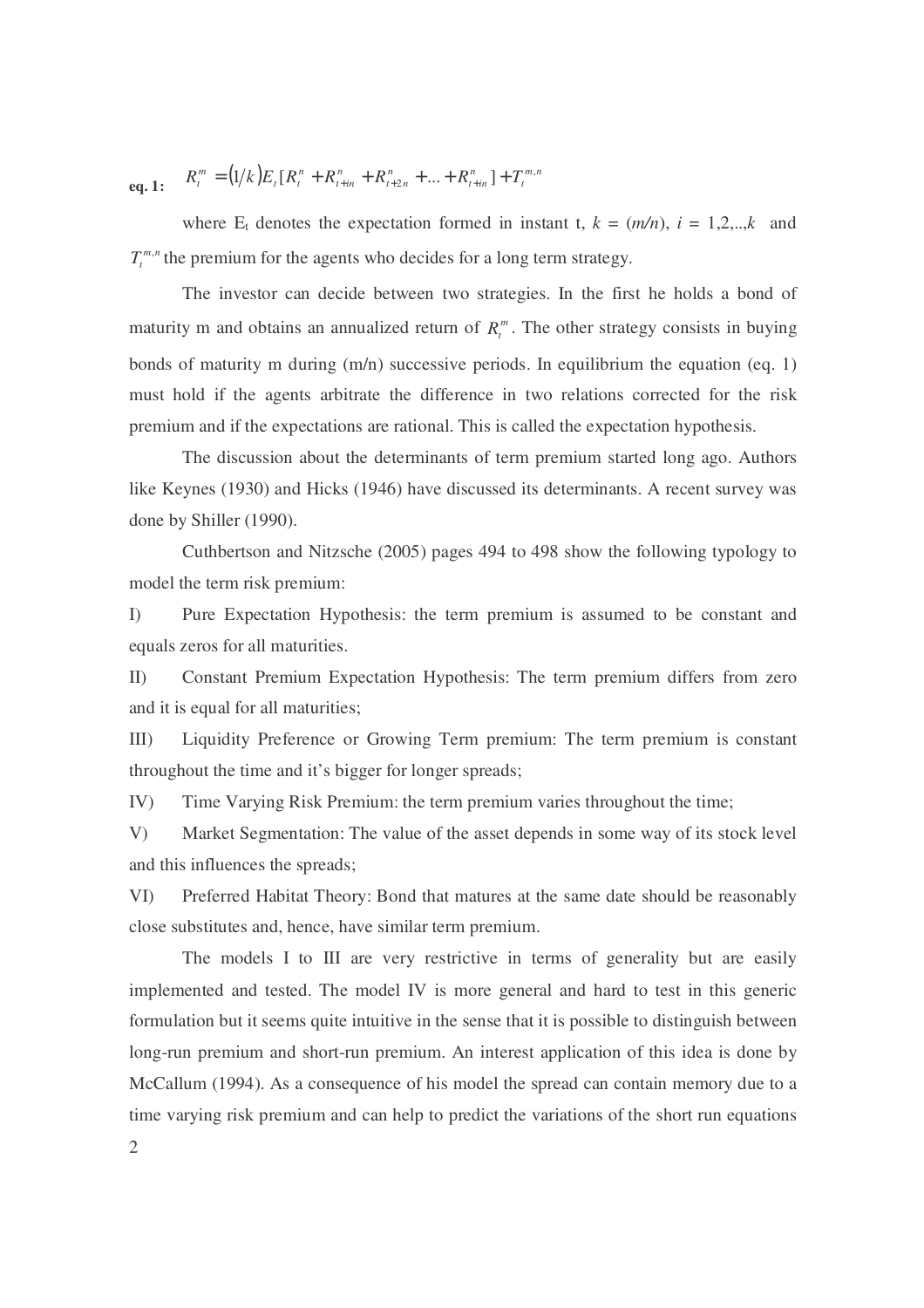under certain circumstances. The model V contains possible explanation for the failure of the expectation hypothesis in its stronger versions. The model VI is a very skeptical approach for the expectation hypothesis.

The expectation hypothesis can also be stated as the following form.

eq. 2: 
$$
R_t^m - R_t^n = \sum_{i=1}^{k-1} (1 - \frac{i}{k}) E_t(\Delta^n R_{t+in}^n) + T_t^{m,n}
$$

 The eq. 2 is the starting point for the most of the test of the so-called expectation hypothesis. One can note that if the short interest rate following an integrated process of order one and the term premium is time varying but stationary, then the spreads must stationary.

# 3 Econometric Methodology:

 In this section it will be discussed the econometric techniques used in the paper. The generalized reduced rank regression is briefly discussed and it will be shown how it can be used to estimate cointegrated models with structural change. This part of the paper is based mainly in Hansen (2003).

#### *3.1 Estimating a VAR with structural change:*

Hansen (2003) generalizes the model proposed by Johansen (1988):

$$
\Delta \mathbf{X}_{t} = \Gamma_{1}(j)\Delta \mathbf{X}_{t} + ... + \Gamma_{k}(j)\Delta \mathbf{X}_{t-k} + \Phi(j)\mathbf{D}_{t} + \alpha(j)\beta'(j)\mathbf{X}_{t-1} + \varepsilon_{t}
$$
  
eq. 3 
$$
t = 1,...,T
$$

$$
j = 1,...,m
$$

$$
m < T
$$

where  $\varepsilon$ <sub>*t*</sub> are random errors with  $\Omega(j)$  as the covariance matrix and *j* denotes the regime. The first regime starts at  $t=0$  and ends at  $t=T_1-1$ . The second regime starts at  $t=T_1$  and ends at  $t=T_2-1$  and so on. It's assumed that there are *m* different regimes.

The parameters of the model can be defined by the following equations: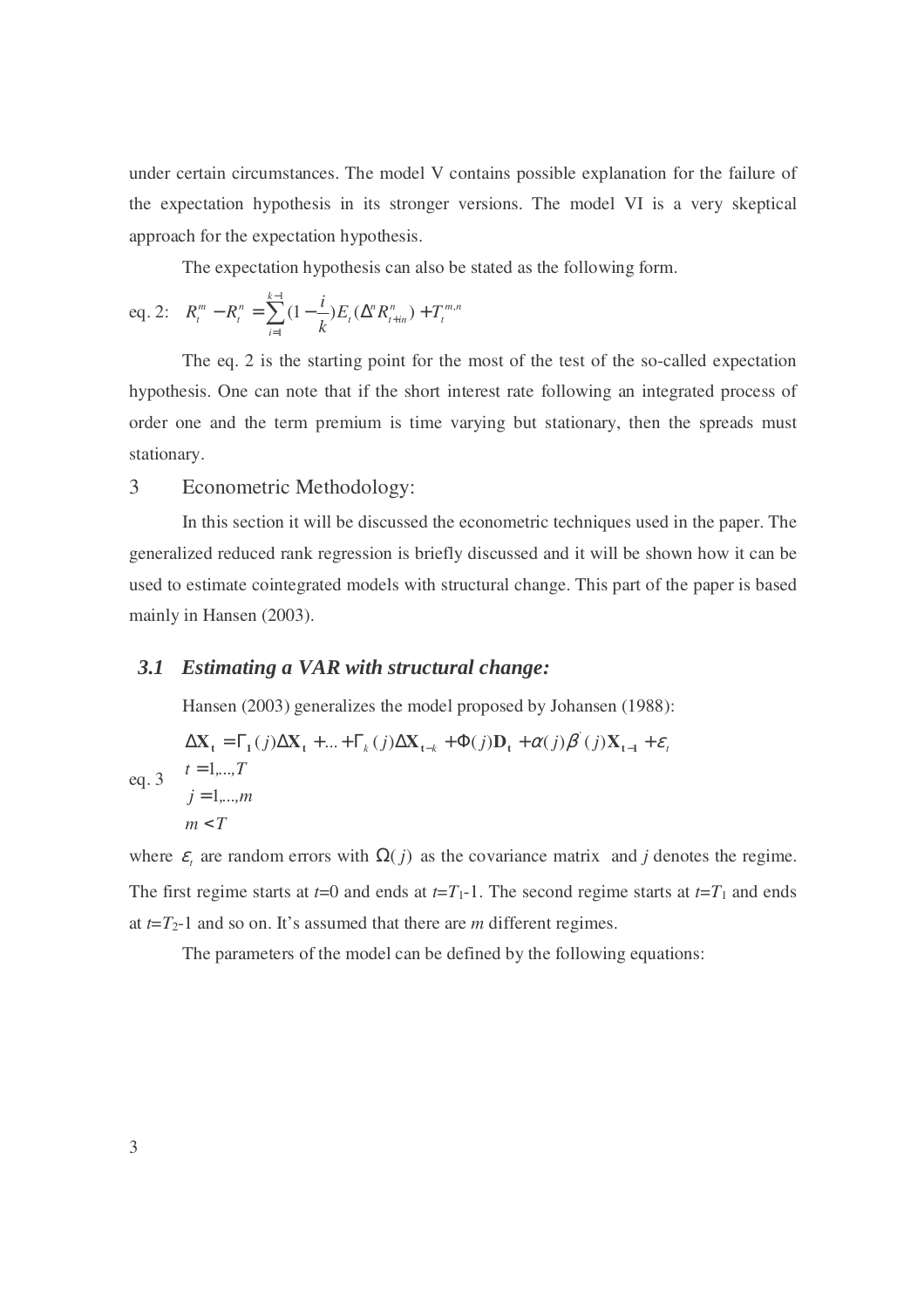$$
\Gamma_i(j) = \Gamma_{1,i} 1_{1,t} + ... + \Gamma_{m,i} 1_{m,t}
$$
  
\n
$$
\Phi(j) = \Phi_{1,i} 1_{1,t} + ... + \Phi_{m,i} 1_{m,t}
$$
  
\n
$$
\Omega(j) = \Omega_{1,i} 1_{1,t} + ... + \Omega_{m,i} 1_{m,t}
$$
  
\neq. 4  $i = 1,..., k - 1$   
\n
$$
1_{j,t} = 1(T_{j-1} \le t \le T_j - 1)
$$
  
\n $T_0 = 0$   
\n $T_m = T + 1$ 

By using the following notation:  $Z_{ot} = \Delta X_t$ ,  $Z_{1t} = (1_{1,t} X_{t-1}^{'},...,1_{m,t} X_{t-1}^{'})'$ ,

$$
\widetilde{Z}_{2t} = (\Delta X_{t-1}^+, ..., \Delta X_{t-k}^+, D_t^+)^t , \qquad B = \begin{bmatrix} \beta_1 & 0 & \dots & 0 & 0 \\ 0 & \beta_2 & \dots & \dots & 0 \\ \vdots & \dots & \ddots & \dots & \vdots \\ 0 & 0 & \dots & \beta_{m-1} & 0 \\ 0 & 0 & \dots & 0 & \beta_m \end{bmatrix} \qquad A = (\alpha_1^-, ..., \alpha_m^+) ,
$$

 $C = (\psi_1, ..., \psi_1)$  and  $\psi_j = (\Gamma_{j,1}, ..., \Gamma_{j,k-1}, \Phi_j)$ .

The eq. 1 can be rewritten as

eq. 5  $Z_{0t} = AB'Z_{1t} + CZ_{2t} + \varepsilon_t$ 

 The problem consists in finding an estimator for A, B and C. This can be done by using the GRRR.

# **3.1.1 Generalized Reduced Rank Regression (GRRR):**

 Hansen (2003) show how to estimate the process described in eq. 5. In order to do this he uses the vec operator and defines two matrices H and G::

eq. 6  $vec(B) = H\varphi + h$ 

where *H* is known,  $\varphi$ , contains the free parameters and *h* is a tool to normalize or identifies the parameters A and B.

eq. 7 
$$
vec(A, C) = G\psi
$$

where G is known and,  $\psi$ , contains the free parameters.

 By using the eq. 6 and eq. 7, it's possible to estimate the parameters of the model by using the following equations: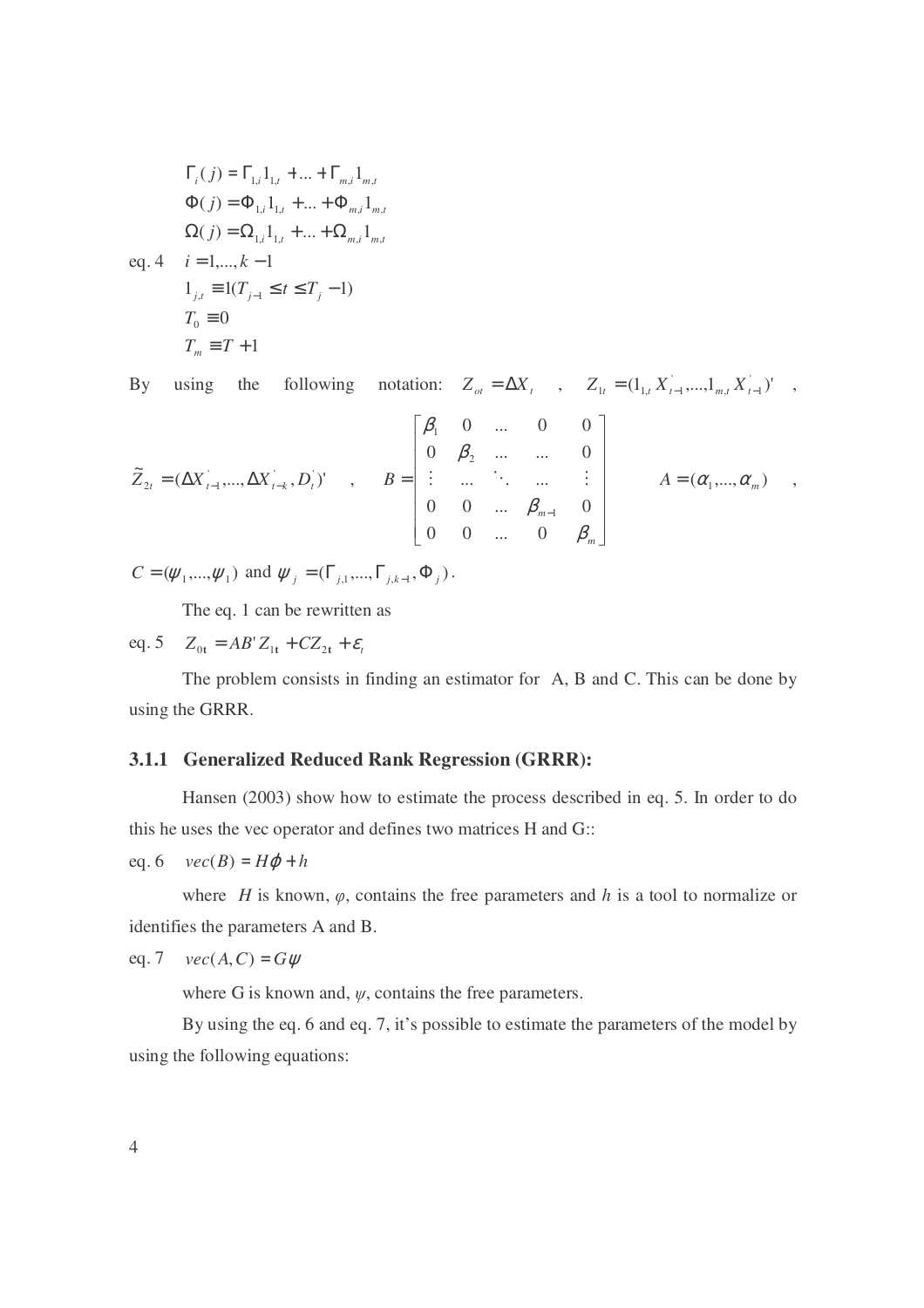$$
vec(\hat{A}, \hat{C}) = G \left[ G' \sum_{t=1}^{T} \left[ \left( \hat{B}^{\dagger} Z_{1t} Z_{1t}^{\dagger} \hat{B} - \hat{B}^{\dagger} Z_{1t} Z_{2t}^{\dagger} \right) \otimes \hat{\Omega}(t)^{-1} \right] G \right]^{-1} \times
$$
  
\neq. 8  
\n
$$
G' \sum_{t=1}^{T} vec(\hat{\Omega}(t)^{-1} Z_{\sigma t} (Z_{1t}^{\dagger} \hat{B}, Z_{2t}))
$$
  
\n
$$
vec(\hat{B}) = H \left[ H' \sum_{t=1}^{T} (\hat{A}^{\dagger} \hat{\Omega}(t)^{-1} \hat{A} \otimes Z_{1t} Z_{1t}^{\dagger}) H \right]^{-1} \times
$$
  
\neq. 9  
\n
$$
H' \left[ H' \sum_{t=1}^{T} vec(Z_{1t} (Z_{0t} - \hat{C} Z_{2t}) \hat{\Omega}(t)^{-1} \hat{A}) - \sum_{t=1}^{T} (\hat{A}^{\dagger} \hat{\Omega}(t)^{-1} \hat{A} \otimes Z_{1t} Z_{1t}^{\dagger}) h \right] + h
$$
  
\neq. 10  $\hat{\Omega}(j) = (T_j - T_{j-1})^{-1} \sum_{t=T_{j-1}+1}^{T_j} \hat{\varepsilon}_t \hat{\varepsilon}_t^{\dagger}$   
\neq. 11  $\hat{\varepsilon}_t = Z_{0t} - \hat{A} \hat{B}' Z_{1t} + \hat{C} Z_{2t}$ 

 This equation must be used iteratively. The analysts starts the routine with a good guess for A, C and  $\Omega(t)$  and then obtains an estimator for B. Then another estimator for B and  $\Omega(t)$  can be obtained. The process must continue until convergence and the maximum likelihood estimator are obtained (see Hansen (2003) for details).

 The algorithm can also be used to estimate the model if one assumes that variance and covariance of the errors are known (or estimated previously). The algorithm uses only equations 8 and 9. In this case  $\Omega(t)$  is estimated using the Dynamic Conditional Correlation Model of Tse & Tsui (2002) and it is this approach that is used in order to control the heteroscedasticity in the model.

# *3.2 Description of the estimate models:*

In this section it is discussed the models that are going to be used in the empirical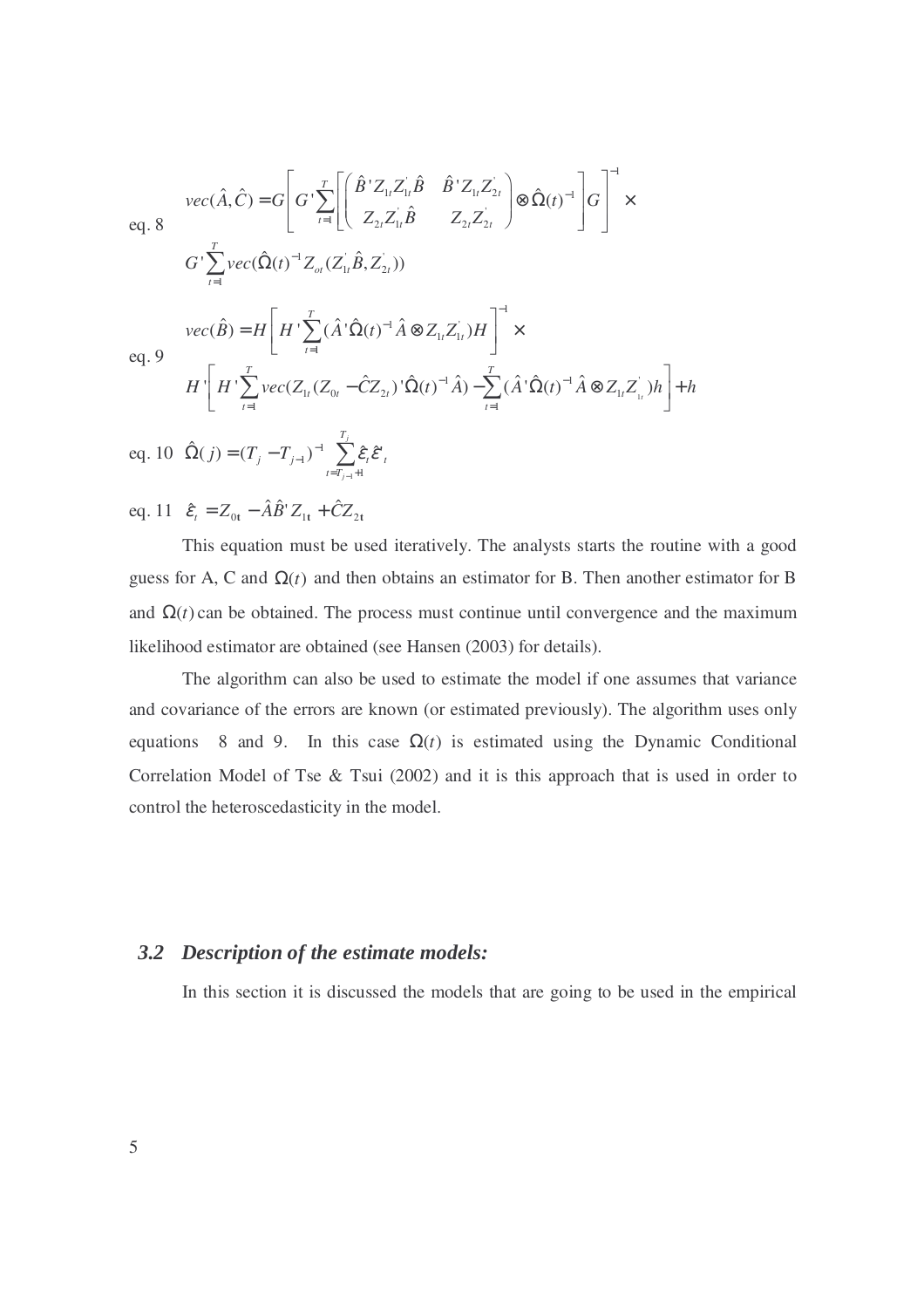part of this paper. It is used models with 4 regimes. With the exception of the variance and covariance matrix of the errors, all other parameters can be made different within the regimes.**<sup>1</sup>**

The starting point of the analysis is the following VECM:

 $eq. 12 \Delta X_t = \Gamma_1 \Delta X_{t-1} + \Gamma_2 \Delta X_{t-2} + \alpha(t) (\beta'(t)X_{t-1} + \rho(t)) + \varepsilon_t^2$  $\varepsilon_t \sim N(0, \Omega(t))$   $\mathbf{X}_t = [i^{30} \quad i^{60} \quad i^{90} \quad i^{180} \quad i^{360}]'$ 

# *3.3 Data base description:*

 The data were collected from Risktech web page (**www.risktech.com.br**) for different vertices. The frequency of the data is monthly and the data corresponds to last working day of the month. The vertices were chosen due to liquidity constrains for 30, 60, 90, 180 e 360 days.

 Figure 1 shows the evolution of all interest rate for the whole sample. Some periods, particular in the beginning of the sample has huge instability. This is due to the effects of financial crisis in Asia, Russia. Brazilian economy had worked with an almost fixed exchange rate regime that generates great volatility in interest rates. After 1999 the interest rates have smoother movements. There is also a tendency of interest rate falling in long run.

**Figure 1: Taxa de Juros de 30, 60, 90, 180 e 360 dias.** 

 $\overline{a}$ 

**<sup>1</sup>** It is possible to work with different error variances, allowing for heteroscedasticity. Since the sample is not big enough to accommodate all this heavy structure. It must be noted that a time varying short structure in the models allow for different unconditional variances.

<sup>&</sup>lt;sup>2</sup>where  $\rho(t)$  denotes the deterministic terms as intercept and time trends.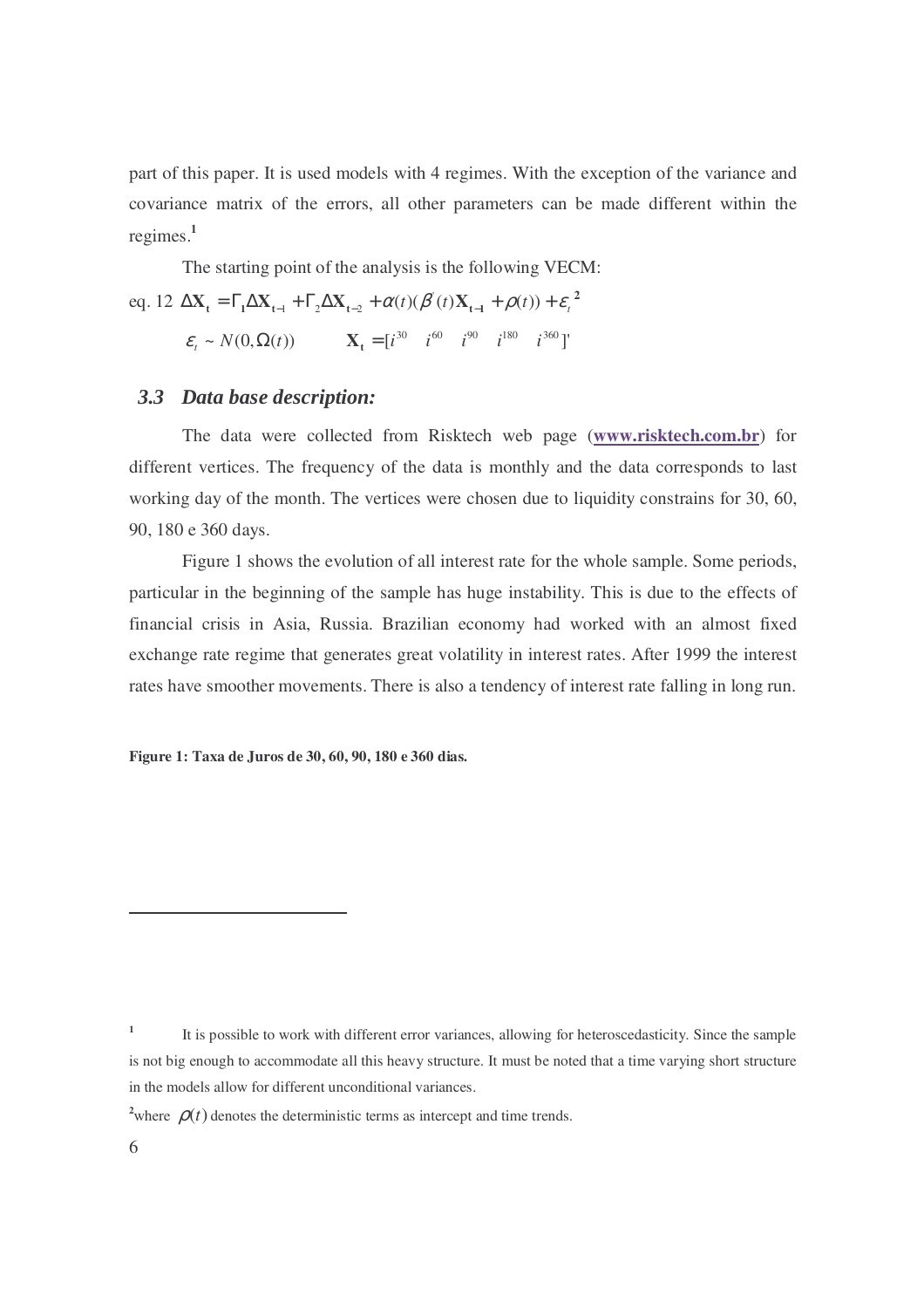

# *3.4 Report of the estimation results:*

 Figure 2: shows the evolution of the spreads for different vertices. There is great volatility from the beginning of the sample until 1998. After the changes in exchange rate regime in January of 1999, the spreads are less volatile and with an apparent large memory.

Figure 2: Spreads for different maturities.



 Based on exogenous information about the evolution of the Brazilian economy it was proposed the existence of four possible regimes: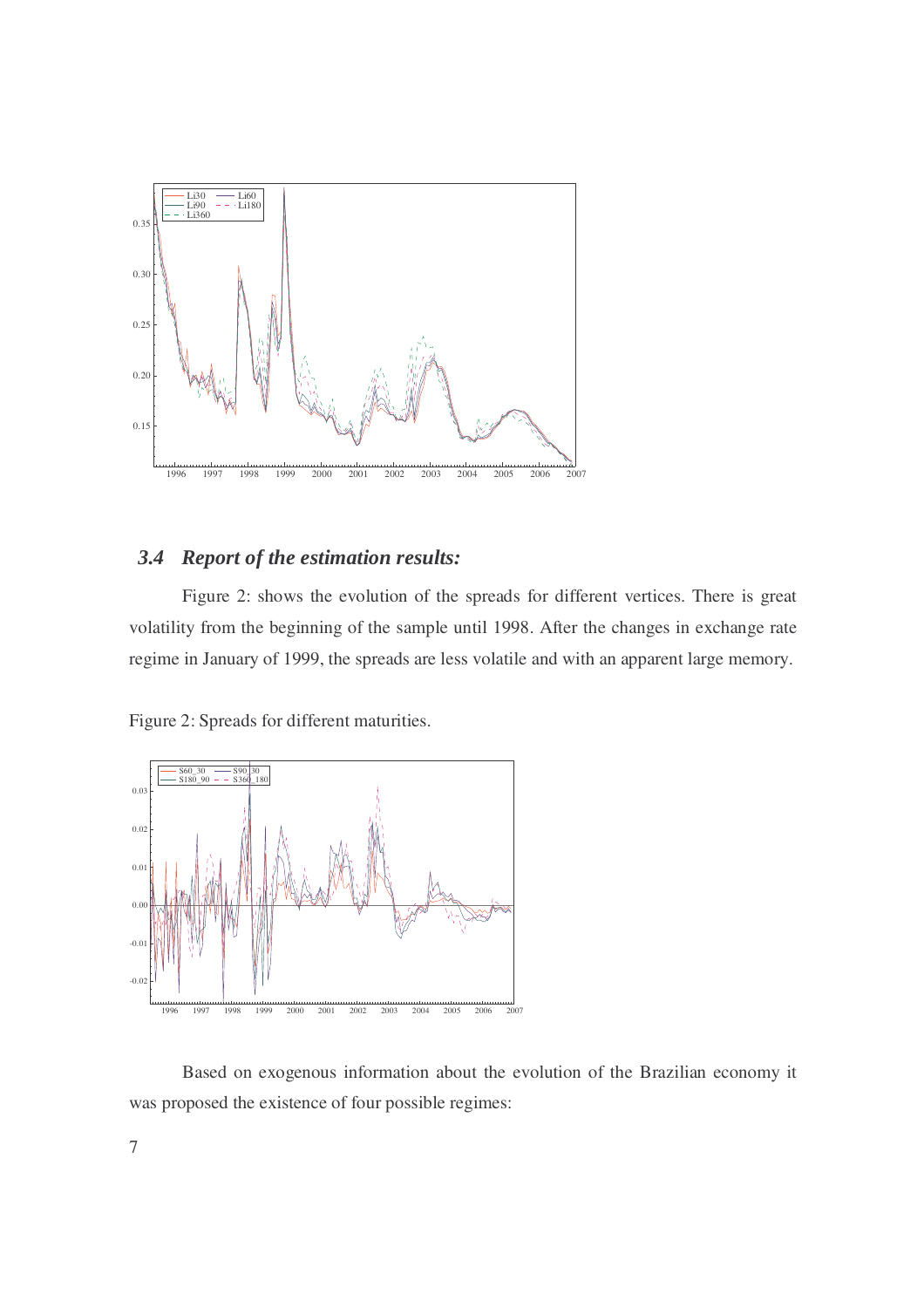- regime 1: from 1995:1 to 1997:9 (macroeconomics stabilization process);
- regime 2: from 1997:9 to  $1998:12 (Asian Crisis);$
- regime 3: from 1999:1 to 2006:12 (floating exchange rate era and second Cardoso administration and first Lula administration); The following models were estimated:
- Model 01: Unrestricted with three complete different regimes.

$$
\bullet \qquad \text{Model 02: } \beta'(1) = \beta'(2) = \beta'(3) = \begin{bmatrix} 1 & 1 & 0 & 0 \\ -1 & 0 & 0 & 0 \\ 0 & -1 & 1 & 0 \\ 0 & 0 & -1 & 1 \\ 0 & 0 & 0 & -1 \\ \rho_1 & \rho_2 & \rho_3 & \rho_4 \end{bmatrix}
$$

Model 03: Restrictions imposed in model 02 plus  $\alpha(1) = \alpha(2) = \alpha(3) = \alpha$ . There is no structural change in first moment of the process.

**Table 1: Likelihood ratio test for proposed simplifications.** 

|         | m | lags | D |   | Number of parameters |     | Log-Likelihood |
|---------|---|------|---|---|----------------------|-----|----------------|
| Model 1 |   |      |   | h |                      | 138 | 457.79         |
| Model 2 |   |      |   | 5 |                      | 122 | 455.74         |
| Model 3 |   |      |   | b |                      | 82  | 380.09         |
| Model 4 |   |      |   | h |                      | 117 | 452.81         |

 In Table 2 the simplifications from the general model are tested. The hypothesis the spreads and the average term premium does not differs significantly in the three regimes is not rejected from the data (line 1). The hypothesis that there is no structural change in first moment of the process is strongly rejected from the data (line 3).

 Then using this structure it is possible to document the existence of three different regimes. The first starts in 1995:1 and ends in 1997:9. The second starts in 1997:10 and ends in 1998:12. The third regime starts in 1999:1 and lasts until the end of the sample.

 Finally it was tested whether or not the common trends remains the same across the regimes. For this to happen it must exist a matrix (a) that multiplied by  $\alpha(t)$  in all regimes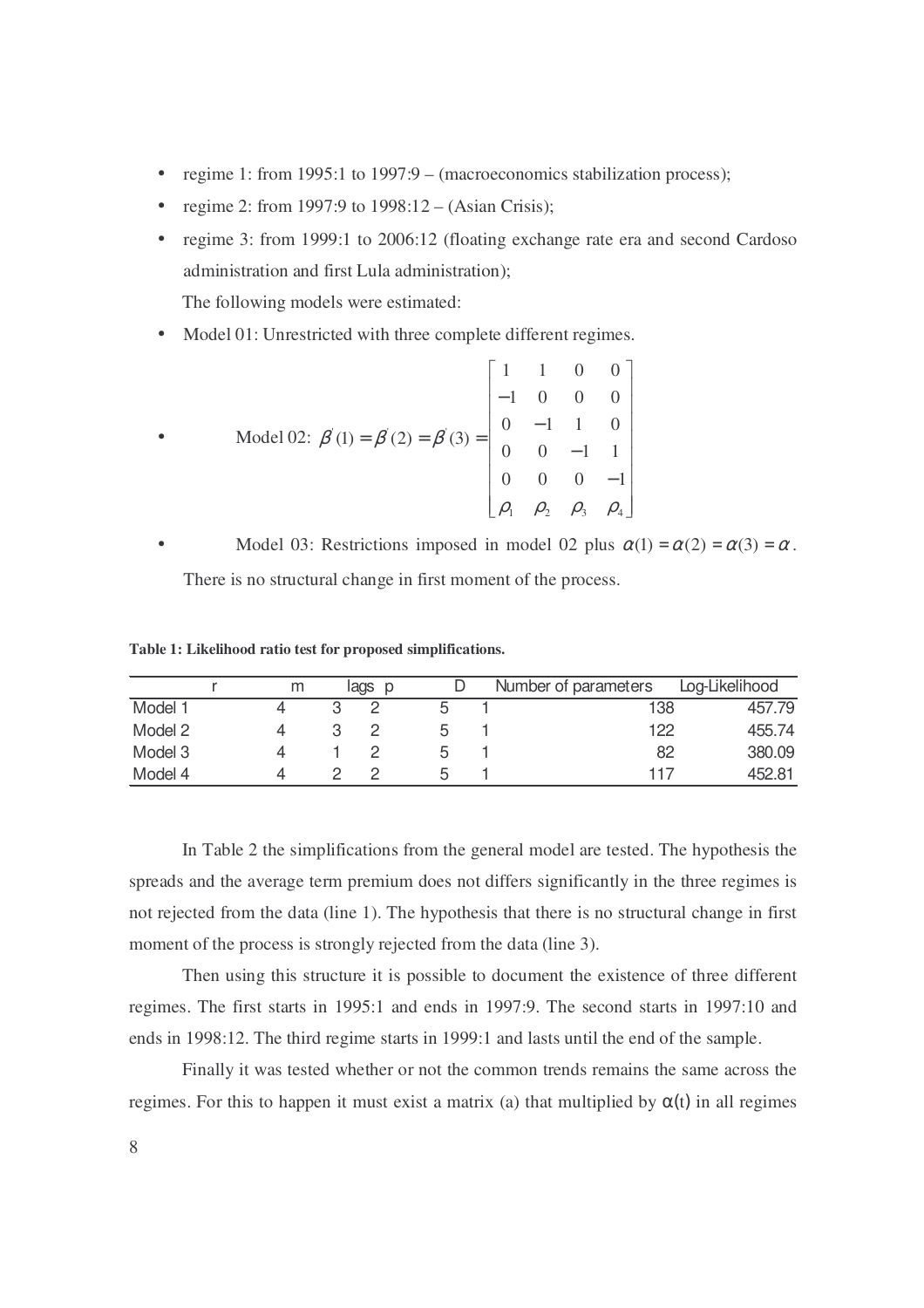that results in zero (a<sup>'\*</sup>  $\alpha$ (t)=0). If  $\alpha$  is constant in all regimes then the common trends are the same in all regimes. Suppose that this structure is correct  $\alpha(t) = \alpha^* * \rho(t)$  where  $\alpha^*$  is a p x r matrix and  $\rho(t)$  is a r x r matrix, then it's possible to find a matrix a that satisfies the restrictions a'\*  $\alpha(t) = a' * \alpha^* \rho(t) = 0$ .

 The model under this restriction can be estimated using GRRR and a likelihood ratio test can be formulated to test the validity of this hypothesis. Then the hypothesis that the common trends remain the same during the period of 1997:9 to 2006:12 is not rejected by the data (line 3). Despite the fact that there is evidence of structural change under the whole period, the change does not affected the long run implications of the expectation hypothesis. The spreads are found to be stationary and the factors that drive the interest rate remains intact during the whole sample.

 The evidence of a changing structure can be rationalized under the McCallum (1994) framework. In this paper he had shown that the spreads can have memory if the risk premium evolves as a process that has memory (as an autoregressive process for example). A change in the risk pattern or the rules followed by central bank can imply in a relation between spreads and first difference of short rates that change throughout the time.

 To sum up the evidence in this paper is favorable of the expectation hypothesis if it's assumed a time variant risk premium. However it must be noted that not all the implications of the expectation hypothesis is tested. For example, if the expectation hypothesis holds under McCallum (1994) framework the spreads can be approximated by an autoregressive process but only the past value of the spreads can help to predict the current values of the spreads. (See for example Serna and Arribas (2006) and Gallmeyer, Hollifield and Zin (2005))

|        | Ha:     | Ho:     | Likelihood<br>Ratio | Degree of p-value<br>freedom |          |
|--------|---------|---------|---------------------|------------------------------|----------|
| Line 1 | Model 1 | Model 2 | 4.10                | 16                           | 99.87%   |
| Line 2 | Model 1 | Model 3 | 155.41              | 21                           | $0.00\%$ |
| Line 3 | Model 1 | Model 4 | 9.96                | 21                           | 97.94%   |

Table 2: Likelihood ratio test for proposed simplifications.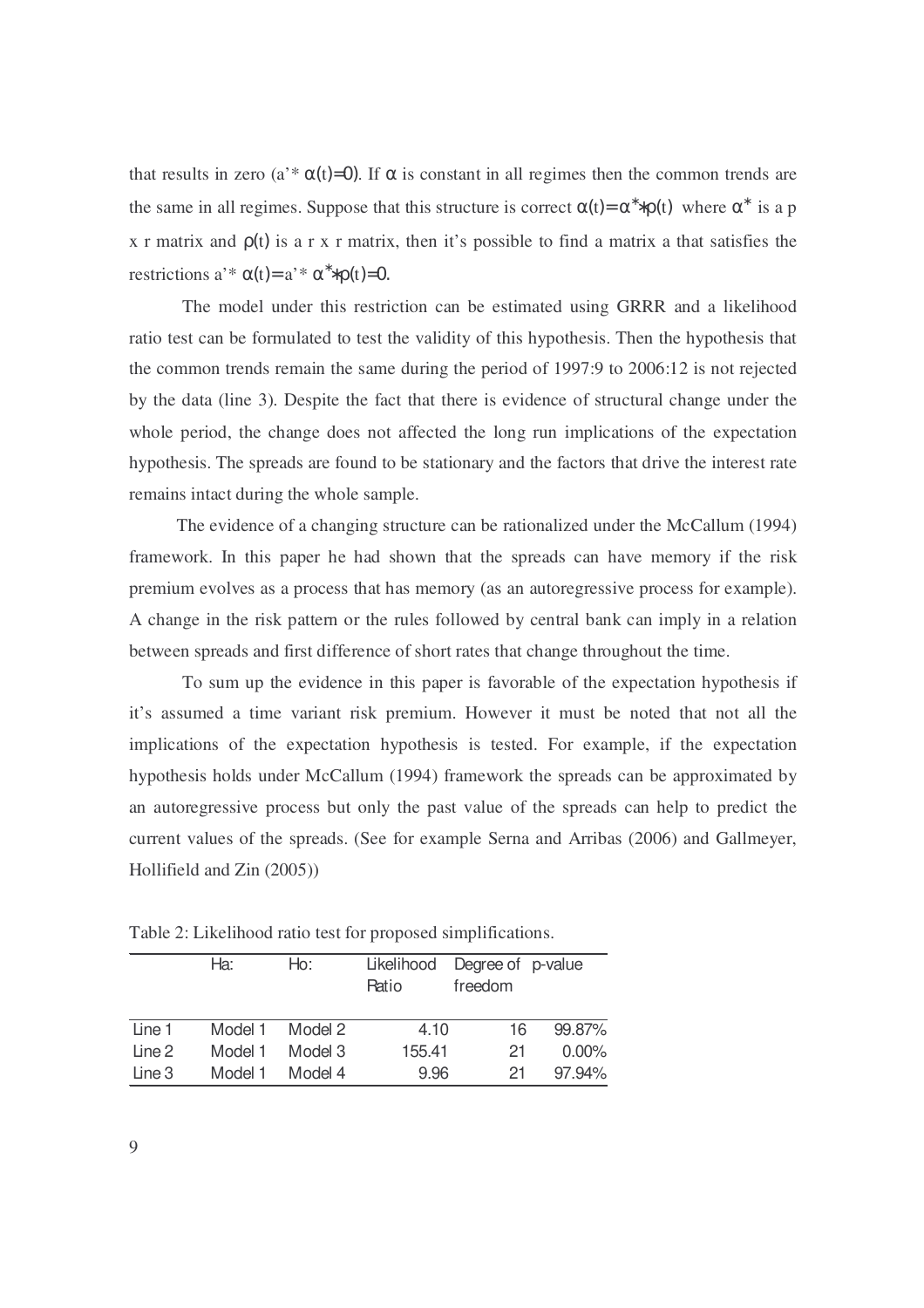| i30      |                  |       |       |       |
|----------|------------------|-------|-------|-------|
| i60      | -1               |       |       |       |
| i90      | 0                | -1    |       |       |
| i180     | 0                |       | -1    |       |
| i360     | $\left( \right)$ |       |       | -1    |
| constant | 0.08%            | 0.18% | 0.18% | 0.57% |

Table 3: Cointegrated vectors estimated from the best model.

 The poor performance of expectation hypothesis for Brazilian data reported in the literature is related to non-modeled conditional heterocedasticity. In terms of long run implications of the expectations hypothesis it was not possible to reject that the short spreads are stationary in all regime: spread (60, 30), spread (90, 30). The spread (180, 90) and spread (360, 180) are found to be stationary in the whole sample. In the first sample the hypothesis that these spreads are stationary are rejected. One possible tentative explanation to this fact is the conjunction of the effects of Mexican crisis and stabilization process in Brazilian economy started in 1994 on term structure did not encourage the agents to arbitrage the difference between short and long run rates due to risk considerations (expected devaluation of Brazilian currency and inflation concern). The estimated cointegration vectors are reported in Table 4.

# 4 Comparison with other papers:

 Hansen (2003) implemented the same test for American data. The author divides the sample in 3 periods. There are some differences from this work. He controls for heteroscedasticity but imposes the same short-run structure to all regimes. It is not possible to reject the hypothesis of stationary of the spreads. The constant risk premium hypothesis across the sub-samples is rejected. The hypothesis that the common trend remains the same is not rejected.

 The work of Hansen (2003) implies in an evidence in favour of the long-run implications of the expectation hypothesis. The spreads are stationary and this avoids arbitrage opportunities at least in the long-run. The common trends are the same in all regimes which implies long-run movement of interest rate are caused by the same factors.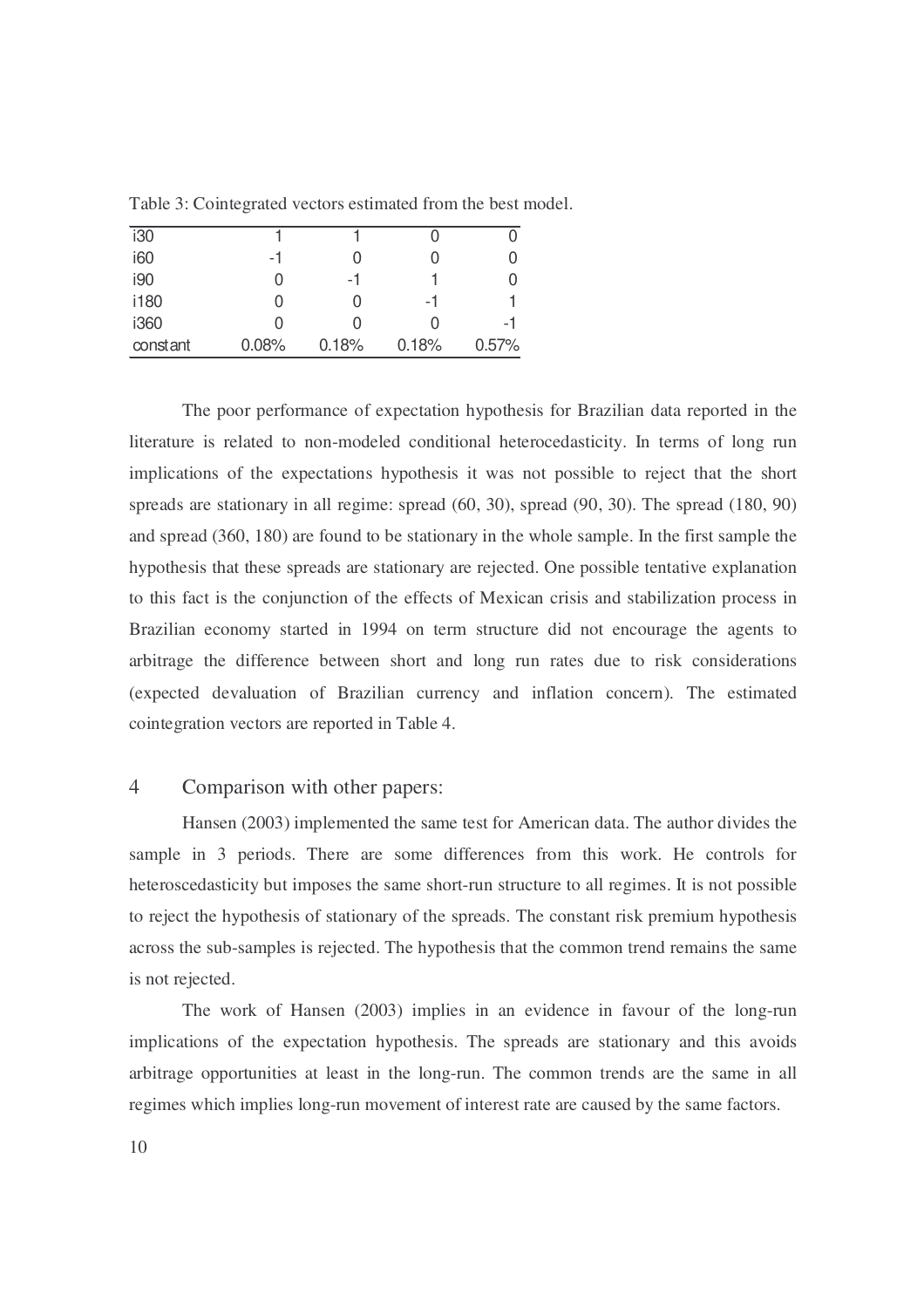The study of the term structure for Brazilian data is at its early stages. The following works uses cointegration techniques to test the expectation hypothesis: Brito, Guillen and Duarte (2004), Lima and Isler (2003), Marçal (2004) and Marçal and Valls Pereira (2007). Just Marçal (2004), Marçal and Valls Pereira (2007) tries to model more than two vertices simultaneously using a cointegrated VAR. They have found evidence of cointegration but the evidence of stationary for longer spreads is weak.

 Brito, Guillen and Duarte (2004) use cointegration techniques to test the expectation hypothesis. They have worked with daily data from 01/07/1996 to 31/12/2001. The cointegration hypothesis is tested using Johansen cointegration test. The authors conclude that the cointegration vector is equal to the spreads and this validates the expectation hypothesis. The frequency of the data is daily while the frequency of this work is monthly. In high frequency data it's more likely to find some sort of conditional heteroscedasticity. If some conditions are not satisfied the trace and maximum eigenvalue statistics cannot be used (Rahbek, Hansen and Dennis (2002)). Under monthly data the conditional heteroscedasticity can be seen as a minor problem. But the fact is that the result of this work is different from their work.

 Lima and Isler (2003) uses the ADF and Phillips-Perron test to evaluate whether or not the spreads are stationary. They have used monthly data from January of 1995 to December of 2001. They have obtained evidence in favour of no unit root in spreads (Lima and Isler (2003), p. 886). These results are confirmed by bivariate cointegration tests Lima and Isler (2003), pages. 888 e 889) applied to short and long interest rate. No effort to build up a VEC was done.

 Marçal (2004) and Marçal and Valls Pereira (2007) test the expectation hypothesis using the methodology employed by Campbell and Shiller (1991) as well as cointegration techniques. Not just the long run implications of the expectation hypothesis is tested but also the short-run implications implied by the theory in line with the works of Johansen and Swensen (1999) and Johansen and Swensen (2003). The results are not favorable to the expectation hypothesis particularly for longer spreads. It is also tested which vertices causes the long-run movements of the interest rate in line with the work of Gonzalo and Granger (1995). It was found that the common trends contain just elements related to long rate series.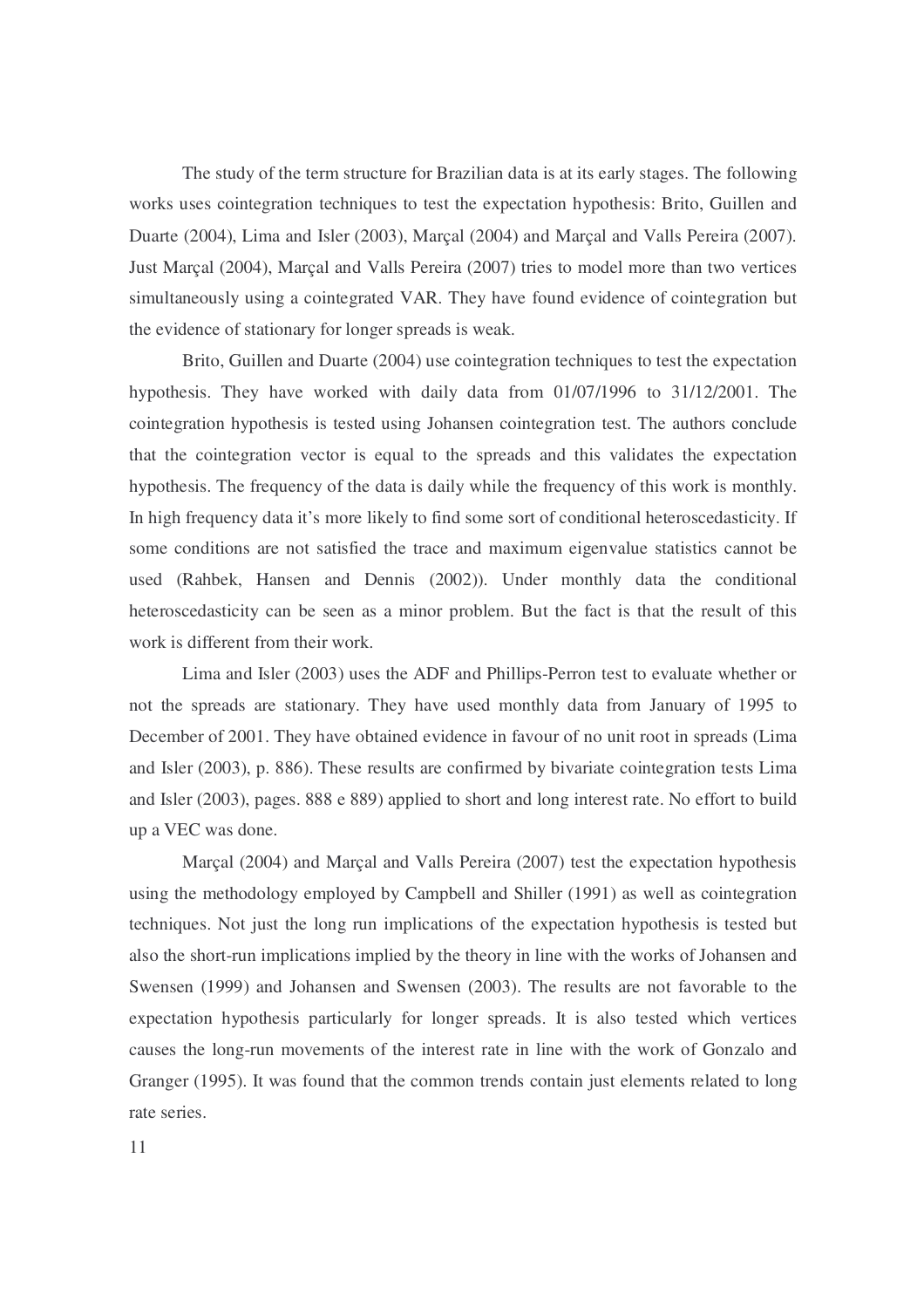### 5 Conclusion:

 This work investigates the evidence of structural change in Data Generator Process of Brazilian term structure of interest rate data. It is documented the presence of 3 regimes. The first lasts from 1995:1 to 1997:9. The second lasts from 1997:10 to 1998:12. The third lasts from 1999:1 to the end of the sample (2006:12).

 The cointegration vector equals the spreads in all regimes and the common trends remains unchanged despite the evidence of structural change. Future studies of term structure using Brazilian data should be aware of the differences among the three periods and particularly with the data sooner after the Real Plan (particularly before 1997). As there is the '1979-1982 data problem' in American term structure of interest rate (Seo (2003), Hansen (2003) and Cuthbertson and Nitzsche (2005)), it seems reasonable to state that there is a similar data problem for Brazilian data (post Real Plan and Asian Crisis data - 1995:1 to 1998:12) but the long-run implications of expectation hypothesis is satisfied.

# 6 References:

- Boswijk, H. Peter, and Y. Zu, 2005, Testing for Cointegration with Nonstationary Volatility, (Tinbergen Institute & Amsterdam School of Economics).
- Brito, R. D., O. T. C. Guillen, and A. J. M. Duarte, 2004, Overreaction of yield spreads and movements of Brazilian interest rate, *Revista de Econometria* 24, 1-55.
- Campbell, J, and R. J. Shiller, 1991, Yield Spreads and Interest Rate Movements: A Bird's Eye View, *Review of Economic Studies* 58, 419-514.
- Cuthbertson, Keith, and Dirk Nitzsche, 2005. *Quantitative Financial Economics* (John Wiley & Sons Ltd., West Sussex).
- Gallmeyer, Michael F., Burton Hollifield, and Stanley E. Zin, 2005, Taylor Rules, McCallum Rules and the Term Structure of Interest Rates, NBER Working Paper (NBER, Cambridge).
- Gonzalo, J., and C. W. J. Granger, 1995, Estimation of Common Long-Memory Components in Cointegrated Systems, *Journal of business and Economics Statistics* 13.
- Hansen, Peter Reinhard, 2003, Structural changes in the cointegrated vector autoregressive model, *Journal of Econometrics* 114, 261-295.
- Hicks, John, 1946. *Value and Capital* (Oxford University Press, Oxford).
- Johansen, Soren, 1988, Statistical Analysis of cointegration vectors, *Journal of Economic Dynamics and Control* 12, 231-254.
- Johansen, Soren, and Anders Rygh Swensen, 1999, Testing exact rational expectations in cointegrated vector autoregressive models, *Journal of Econometrics* 93, 73-91.

12 Johansen, Soren, and Anders Rygh Swensen, 2003, More on Testing Exact Rational